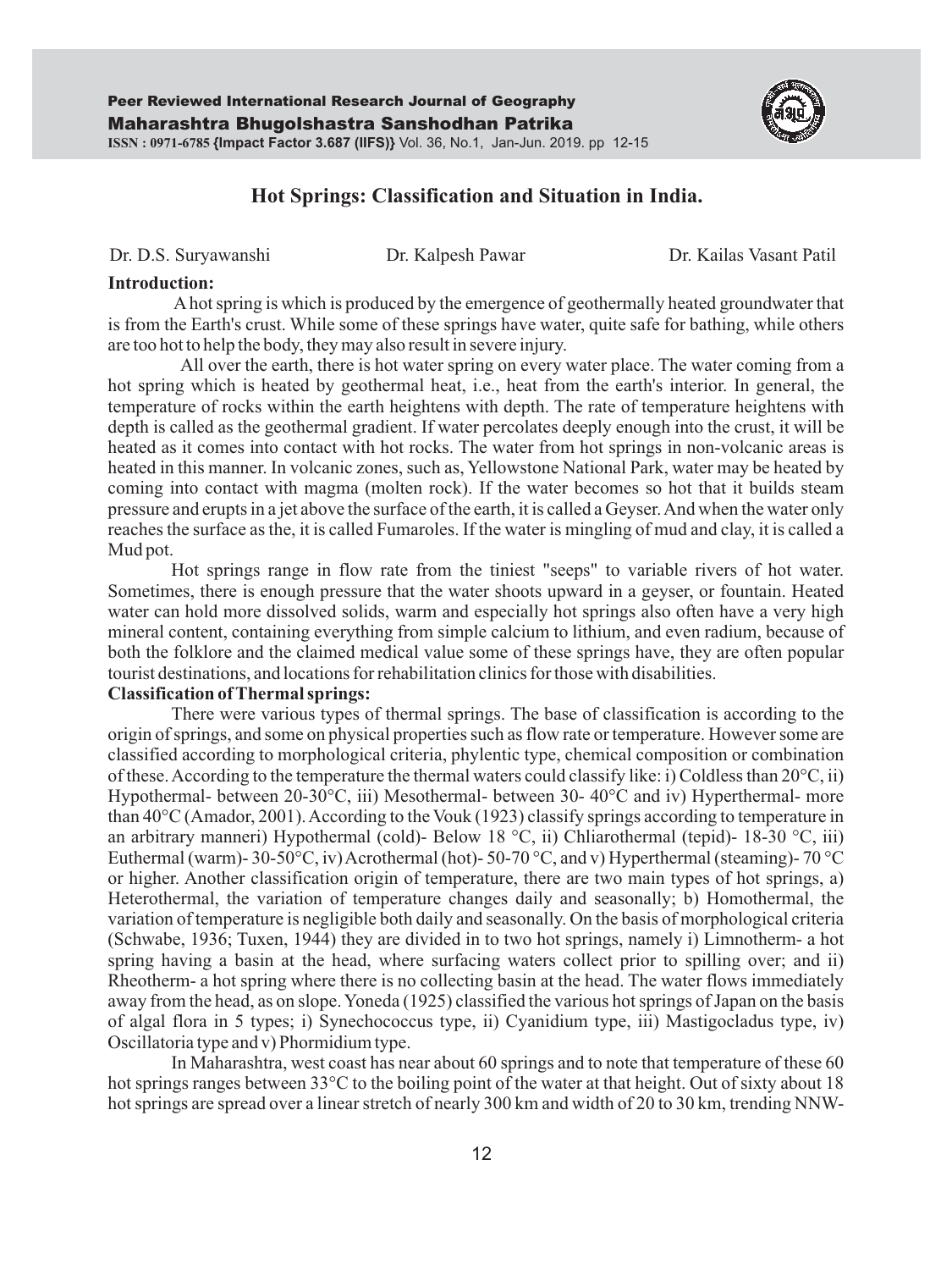## Dr. D.S. Suryawanshi, Dr. Kalpesh Pawar, Dr. Kailas Vasant Patil

SSE, Sahyadri mountain range constituting part of the Western Ghats whose western limit is demarcated by the Arabian Sea coast line. Surprising in Ratnagiri district, almost ten thermal springs. The area under investigation is thermal springs of Konkan region. This area has largely unexplored prior to the investigation. A present investigation was therefore undertaken four thermal springs viz., Palvani Unhavre (Tamhane-52.3°C), Vakvali Unhavre (Khed-71 °C), Khed (33 °C) and Aravli (42 °C). The same as a detailed study of physico-chemical parameters and algal flora along the hot springs gradient of Ratnagiri district of Maharashtra.

## **MajorHot Springs in India:**

Hot springs in India are the preserved secrets of nature as well as are found mention in the Indian mythology and are treasured as religious heritage. These hot springs are now become as bath houses near temples and in other places, they flow their natural path. While some of these sites are frequented for the rejuvenating experiences, other hot water springs in India are visited by travelers for the stunning hiking trails that lead to these fantastic locations.

- 1. Kheerganga, a mystical trek to the hot pools- A trek that starting from Barshiani near Manikaran takes one through the beautiful trail in the Himalayas to the Shiva Temple in Kheerganga. This beautiful hot spring destination of India indeed promises the best rejuvenating experience to tired hikers on reaching the hilltop.
- 2. Kasol, hippie town of hot springs- There are hot springs in this little hippie town in the Parvati Valley which is yet to unnoticed by travelers. Cross the bridge to Chalal and on the riverside one finds hot springs flowing parallel to the Parvati river. Panamik
- 3. in Nubra Valley- Panamik hot water spring which is 10442 feet high from sea level is known for medicinal properties. Even villages residing in vicinity of Nubra arrive and take dip regularly northern most positions of makes Panamik is also a stopover for travelers who pass through this challenging terrain.
- 4. Chumthang in Leh District- This hot spring destination in India is definitely a life time feast for travelers. Chumthang would give you a unique hot water bathing experience on the Indus riverside.
- 5. Manikaran Sahib in Parvati Valley- Manikaran is a celebrated pilgrimage for the people of Hindu and Sikh belief systems. This is the spot where hundreds of Sikh pilgrims cheering on the bus and motorcycles. In the Hindu belief system, Manikaran is a sacred spot where Manu recreated human life after the flood.
- 6. Vashisht, the utopian village of Himachal Pradesh- This small village in the bank of river Ravi is like a ideal village which is hidden from the world tourists. This hot water brook is said to have medicinal and healing effects. Due to the religious and mythological importance of the village, it is one of the famous hot springs in India.
- 7. Tattapani on the bank of river Satluj- On the bank of river Satluj, this Himalayan town is famous for the hot sulphur springs. For years the locals have believed that the water of these springs has miraculous properties and provides relief from joint pains, fatigue and stress.
- 8. Gaurikund and Suryakund in Uttarakhand- a village situated almost 2000mts above sea level. On the trek to the holy shrine of Kedarnath. Gaurikund is also popular owing to the natural thermal spring in this village which was destroyed after the recent earthquake in the area but a small stream still flow through the village. Home to a numerous hot water springs in India, the Garhwal region of Uttarakhand has yet another hotspring near the Yamunotri temple.

## **MajorHot Springs in Maharashtra**

**1. Vajreshwari-** The original temple of Vajreshwari was at Gunj - five miles north of Vadavli. It was moved to Vadvali after its destruction by the Portuguese. Vajreshwari is at the foot of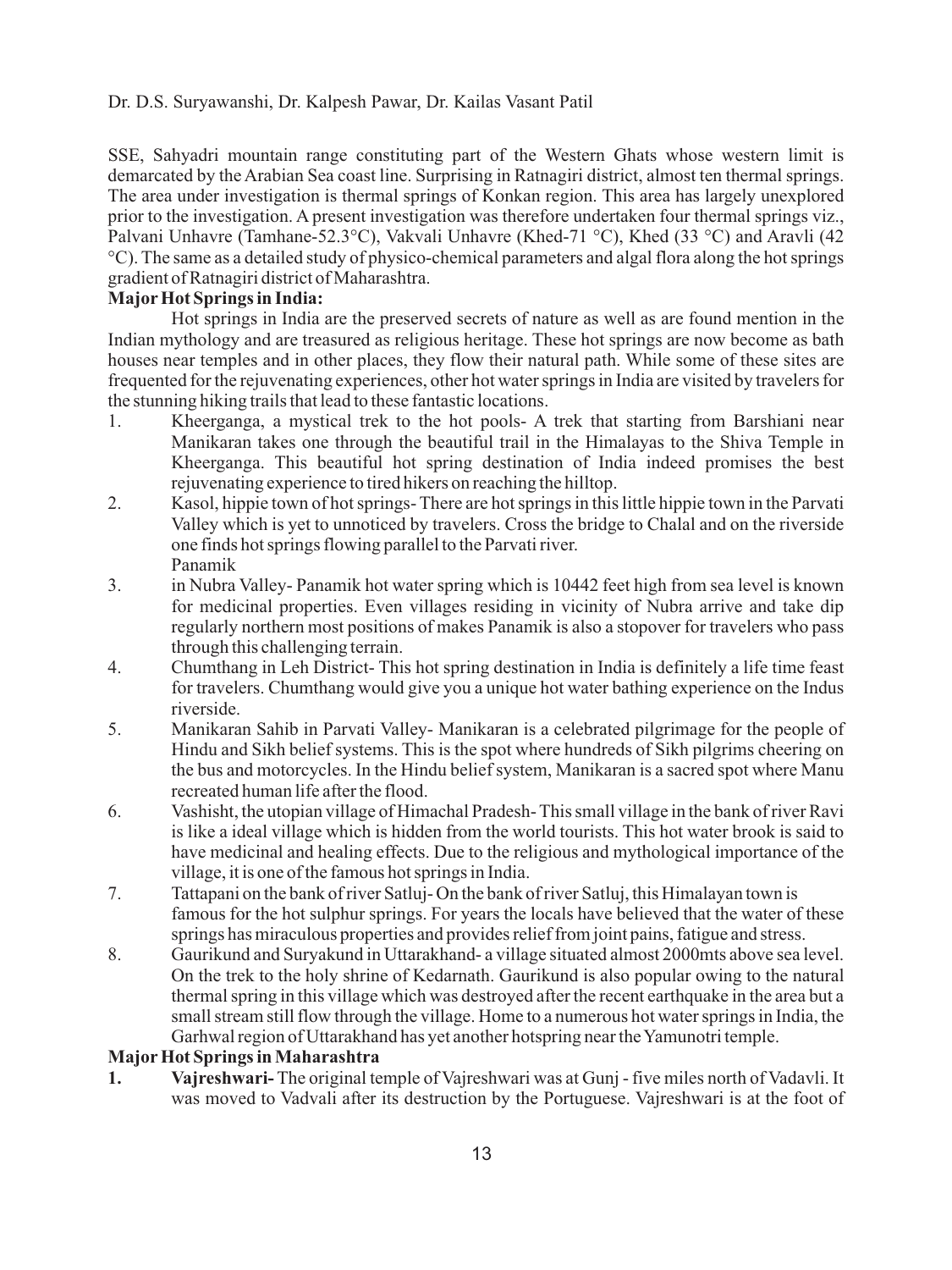### Dr. D.S. Suryawanshi, Dr. Kalpesh Pawar, Dr. Kailas Vasant Patil

Mandakini Mountain, which was formed out of a volcanic eruption and it is this proximity that accounts for the many hot springs in this region. There exist several hot springs here.

 It is reported that there are around twenty-one hot water springs, just within a fivekilometer radius of the temple. The temperature of the water in the springs ranges from 43 C to 49 C .The Tansa River flows through here, rich with its hot waters.. Into most of the springs the locals will jump at once until first they have bathed in the cooler springs. Acouple of tanks in front of a Shiva temple trap the water of seven of the hot water springs. Because the waters are laden with minerals, the water appears blackish.

**2. Akloli Kund-** From Vajeshwari one can walk easily to Akloli village, about a kilometre ahead. The springs there are in a wide pleasant valley, clustered round a temple of Rameshwar. Therefore they are called the Rameshwar hot springs. The waters have been gathered into cut-stone cisterns. Back in 1784 it is written that they were much used both by the locals and by the Europeans. The hot springs at Akloli are located on the left bank of the Tansi River.

The hot water temperature of the individual springs varies from 45°C to 48°C. Ten hot springs are found here and a concrete tank is located at each hot spring. There are provisions for hot showers too. The water of the Surya tank is the hottest.

**3. Ganeshpuri -**Ganeshpuri is about 2 km away from Vajreshwari and is also famous for its natural hot springs. Three of the springs are in the bed of the Tansa River, near the temple of Shri Bhimeshvar and they have reservoirs built round them. One of them is called Gorakh Machhindar. Two of the hot springs are in natural hollows in the rock. These springs are usually less crowded than the ones at Vajreshwari.

 In Ganeshpuri village just behind the main temple is a small Shiva shrine with tanks in front that hold the water of some of the hot-water springs. The hot water is  $52^{\circ}$ C. Agni Kund is another hot water spring near the village. The quaint little town revolves around the

Nityananda Mandir, built to honour the Saint Nityananda who took Samadhi here, in the 1960s.There are some hot springs that bubble up in circular holes melted out of the black volcanic rock there. Ganeshpuri was a wilderness then, surrounded by hills. It was believed that cannibal tribes of jungle folk lived in the region. Nityananda selected a location with many hot springs around it near the ancient temple of Bhimeshwar Mahadev, and for the next twenty five years, he lived there and built it into a spiritual centre.

- 4. Nimboli- Nimboli is 5 klms from Ganeshpuri. Near Rakadi Baba's homagund, there is the ancient Anasuya Mata temple and the hot springs. Rakhadi Baba was a holy man who was always smeared in ashes from head to toe. In the bed of the Tansa river, near the village of Nimboli, are six hot springs, two at a distance of about 175 paces, in stone tanks, and the remaining four springs at a distance of about 200 paces. The water is moderately hot and of a sulphurous smell.
- 5. Banganga, Nandni Gaygotha- Three miles north of Vajrabai, in the village of Nandni Gaygotha, is the Banganga spring. All year round this hot spring yields a copious supply of hot and very clear slightly sulphurous water.
- 6. Unapdev, Dara- Unapdev, at the village of Dara, is 3 klms from Adavad, near Chopda town. The hot spring has a special mention in the ancient 'Ramayana' for it was created by Rama during his fourteen years exile. The word 'Un-ap' means hot water. The hot waters collect in a twenty-five feet square pond surrounded by a red-brick wall. Within the enclosure, close to the edge of the pond, there is are two small Hindu shrines and a rest-house. Outside the enclosure the hot water collects into a cattle trough. Sunapdev and Nijhardev are two other hot water springs in the same area. They are in the Satpada hills. In the Jalgaon area, hot springs